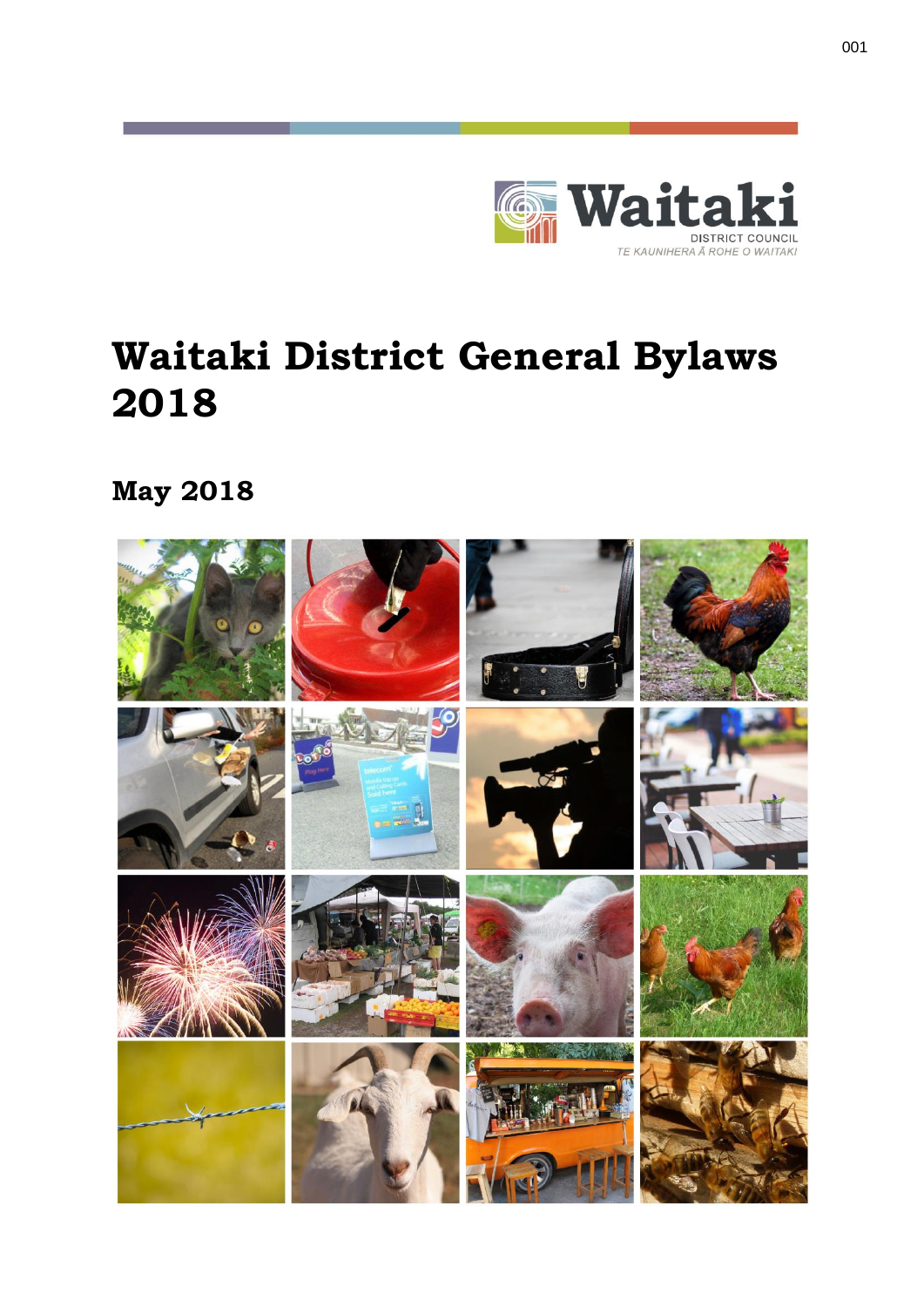#### **Waitaki District General Bylaws 2018**

Published by Waitaki District Council Private Bag 50058, Oamaru 9444 New Zealand

The Waitaki District General Bylaws 2018 were made by the Waitaki District Council at a meeting of the Council held on 8 May 2018.

The Common Seal of the Waitaki District Council was affixed in the presence of:

Gary Kircher Mayor

Fergus Power Chief Executive

The Reserves Bylaws for the Waitaki District Council were approved by the Minister of Conservation under section 108 of the Reserves Act 1977:

Dated at Wellington this day of 2018.

\_\_\_\_\_\_\_\_\_\_\_\_\_\_\_\_\_\_\_\_\_\_\_\_\_\_\_\_\_\_\_\_\_\_\_\_\_\_\_\_\_\_\_

\_\_\_\_\_\_\_\_\_\_\_\_\_\_\_\_\_\_\_\_\_\_\_\_\_\_\_\_\_\_\_\_\_\_\_\_\_\_\_\_\_\_\_

Eugenie Sage, Minister of Conservation.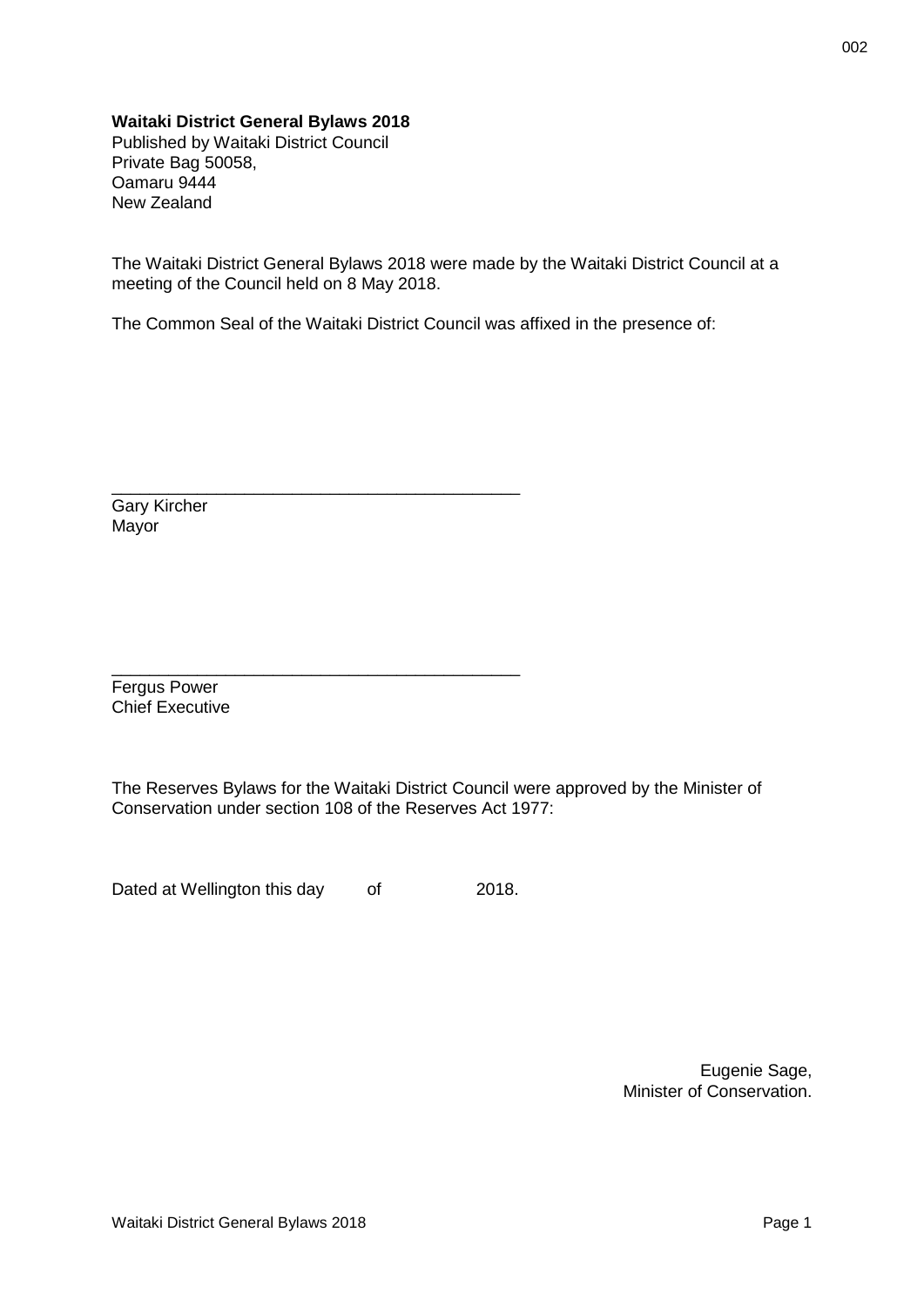# **Table of Contents**

003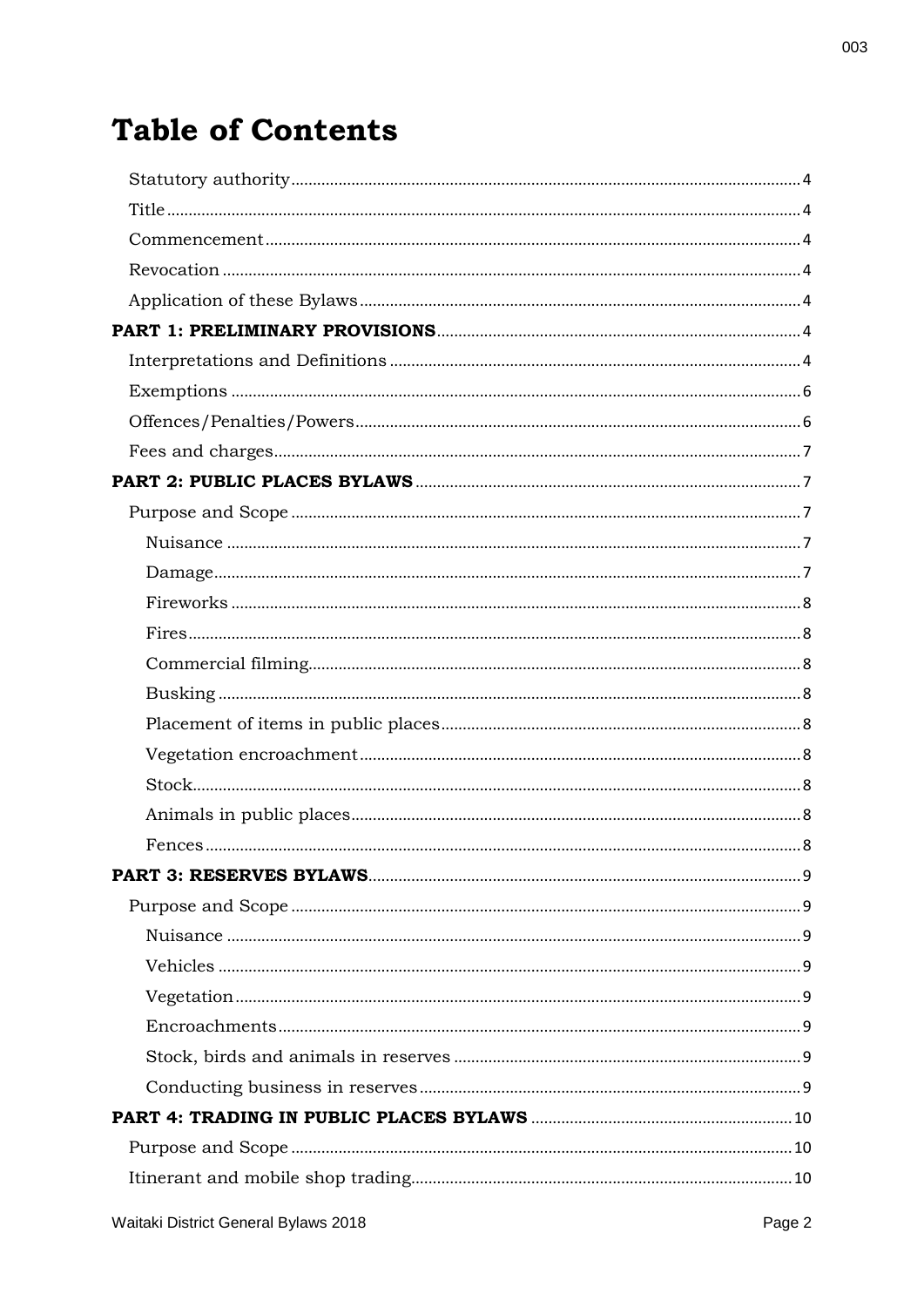| PART 5: KEEPING OF ANIMALS, BIRDS AND BEES BYLAWS 11 |  |
|------------------------------------------------------|--|
|                                                      |  |
|                                                      |  |
|                                                      |  |
|                                                      |  |
|                                                      |  |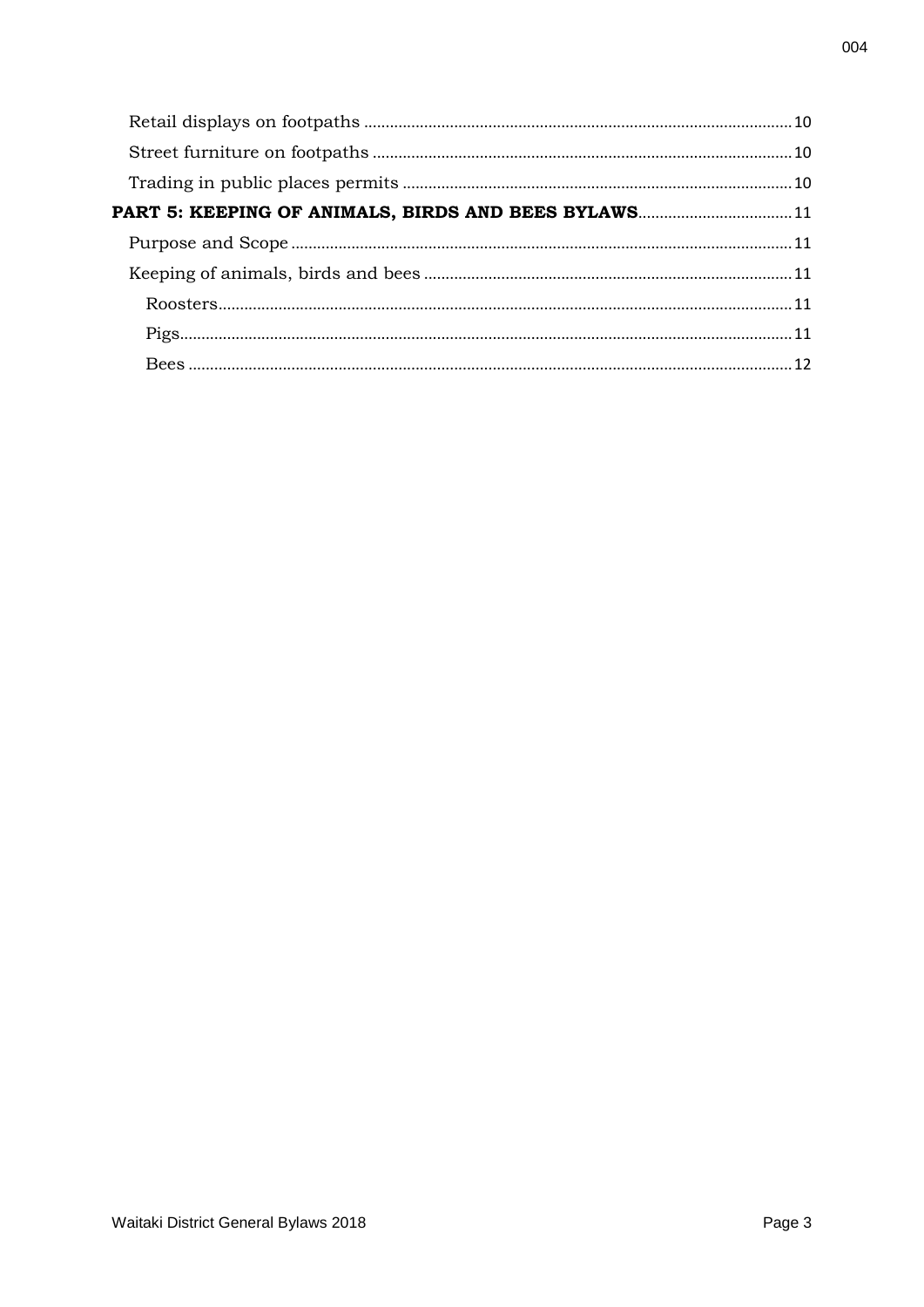## <span id="page-4-0"></span>Statutory authority

The Waitaki District General Bylaws 2018 are made pursuant to the statutory powers under the Local Government Act 2002, the Reserves Act 1977, the Health Act 1956, and the Land Transport Act 1998.

#### <span id="page-4-1"></span>Title

1. These Bylaws may be cited as the Waitaki District General Bylaws 2018 (the Bylaws).

#### <span id="page-4-2"></span>Commencement

2. These Bylaws will come into force throughout the district on 1 July 2018.

#### <span id="page-4-3"></span>Revocation

3. The Waitaki District Council General Bylaw 2006 is revoked at the time the Waitaki District General Bylaws 2018 comes into force.

#### <span id="page-4-4"></span>Application of this Bylaw

4. These Bylaws should be read in conjunction with the operative Waitaki District Plan and any other relevant legislation or Waitaki District Council Bylaws.

# <span id="page-4-5"></span>**PART 1: PRELIMINARY PROVISIONS**

#### <span id="page-4-6"></span>Interpretations and Definitions

5. Any words, phrases or expressions used in these Bylaws which have meanings assigned to them by the Local Government Act 2002, the Reserves Act 1977, the Health Act 1956, and the Land Transport Act 1998 (and subsequent amendments to these acts) will have the meanings as are respectively assigned in those Acts and any subordinate legislation, unless inconsistent with the context in which such words occur.

6. In these Bylaws, if not inconsistent with the context:

#### **Animal**

Means any domestic animal dependent on a human for its care and sustenance, and includes, but is not limited to, stock such as cattle, deer, lamas, alpacas, donkeys, mules, horses, sheep, goats, pigs and domestic companion cats. This definition **does not include dogs**. Dogs are excluded from the provisions of this Bylaw, and are covered in the Waitaki Dog Control Bylaw 2014 or any subsequent amendment.

#### **Authorised officer**

Means a person appointed by Council to carry out duties and exercise powers under these Bylaws.

#### **Chief Executive**

Means the chief executive of the Council and any person delegated to perform any duties of the chief executive.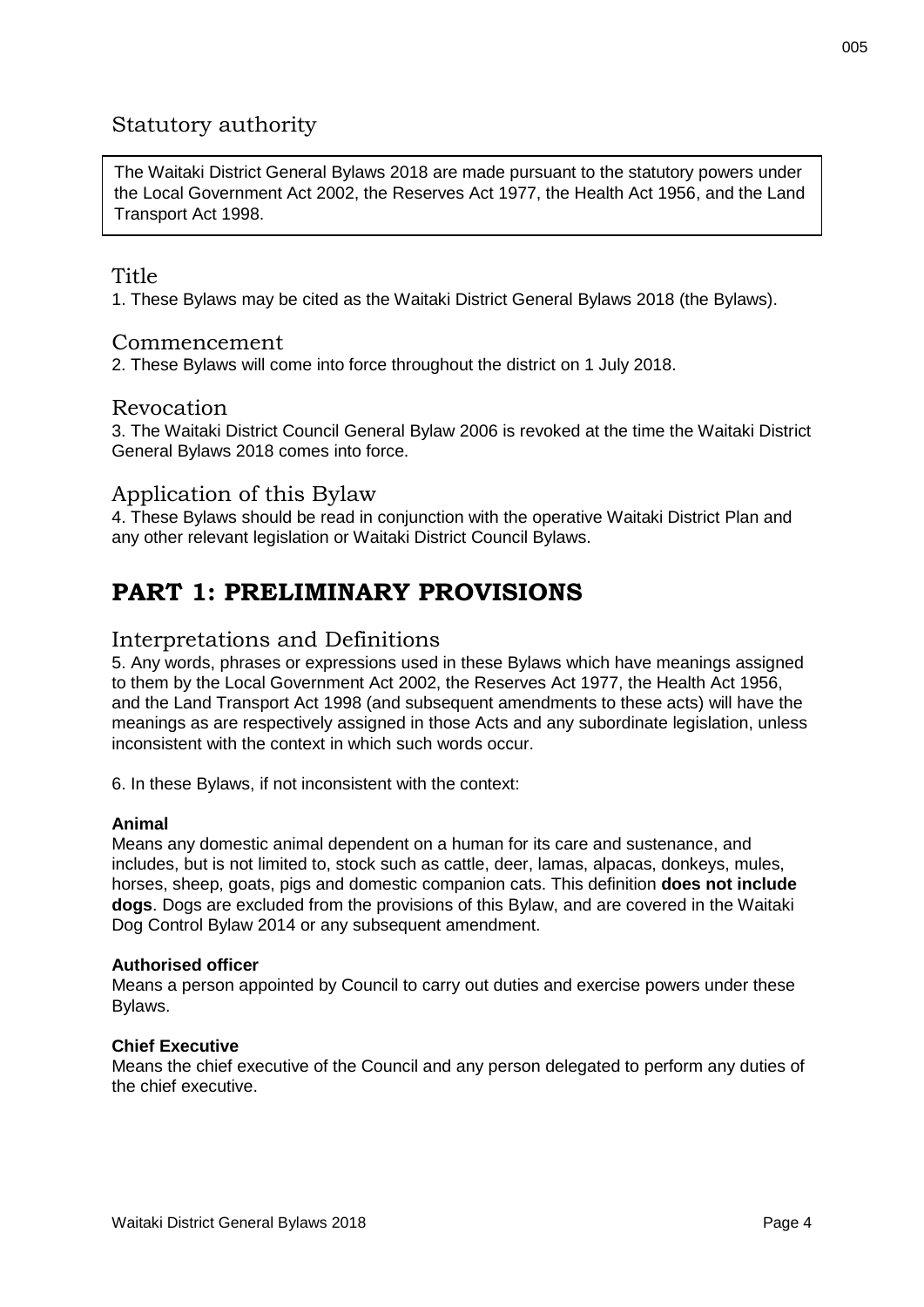#### **Council**

Means the Waitaki District Council.

#### **District**

Means the district of the Waitaki District Council.

#### **Domestic companion cat**

Means a common domestic cat (excluding a kitten under the age of 6 months) that lives with humans as a companion and is dependent on humans for its welfare.

#### **Encroach**

Means to occupy, develop, use, trespass or intrude on a reserve or public place for private benefit. This includes without limitation, allowing something to hang over or onto any reserve or public place from an adjoining property.

#### **Hive**

Means a box or container for the keeping or housing of bees.

#### **Itinerant Trader**

Means any person who carries or takes about any goods, wares or merchandise for speculative sale to any person, whether or not that sale is intended to be conducted on public or private property. This definition excludes any person who in response to an invitation by the owner or occupier of any private property to call, conducts a sale of any goods, wares or merchandise on private property; or any person who operates a mobile shop.

#### **Mobile Shop**

Means a vehicle, whether self-propelled or not, from which goods, wares or merchandise (including food) are offered or exposed for sale, or from which such goods, wares or merchandise may be ordered; while such vehicle is in any public place. This definition excludes any vehicle used for the purpose of transporting and delivering goods, wares or merchandise pursuant to a prior order placed for the delivery of such goods, wares or merchandise.

#### **Permit**

Means any licence, permit or written approval granted under this Bylaw which includes all associated conditions.

#### **Reserve**

Has the same meaning as in the Reserves Act 1977 or subsequent amendment, and includes reserves under the control, or management of Council.

#### **Road**

Has the same meaning as in the Land Transport Act 1998 or subsequent amendment.

#### **Public place**

Means any place under Council control, or management, and open to or used by the public as of right, including, but not limited to, roads, footpaths and beaches.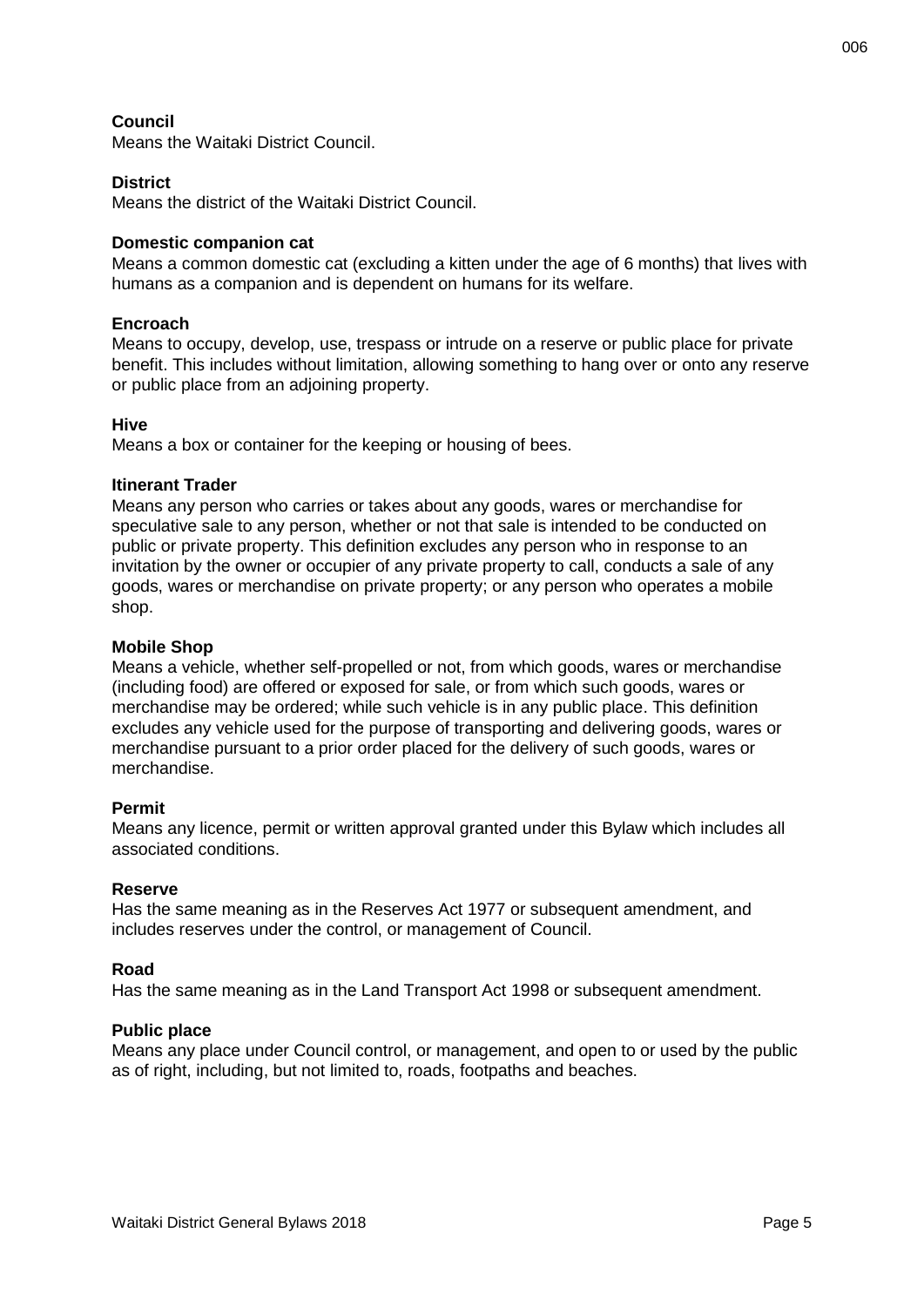#### **Stock**

Means any animal that is farmed, and is dependent on a human for its care and sustenance, including but not limited to cattle, deer, llamas, alpacas, donkeys, mules, horses, sheep, goats and pigs.

#### **Trading in public places**

Means an activity undertaken by any person or organisation involving the sale of goods or services in a public place for payment, reward or other.

#### **Urban area**

Means all residential, township or rural settlement, business, commercial or industrial zones as defined in the operative Waitaki District Plan.

#### **Vehicle**

Has the same meaning as in the Land Transport Act 1998 or subsequent amendment.

#### <span id="page-6-0"></span>Exemptions

7. A person is not in breach of these Bylaws if that person:

- a. proves the act was taken to avoid death or injury of a person; or
- b. was taken at the direction of an Authorised officer; or
- c. acts in accordance with prior written permission obtained from the Chief Executive for any activity that would be in breach of any prohibition under these Bylaws.

#### <span id="page-6-1"></span>Offences/Penalties/Powers

8. A person commits an offence under these Bylaws, if that person contravenes the provisions of the Bylaws contained within.

9. A person is in breach of these Bylaws, who fails to comply with these Bylaws, and commits an offence under section 239 of the Local Government Act 2002 or subsequent amendment, and is liable on conviction to the penalties set out in section 242(4) of the Local Government Act 2002, for which a person is liable on conviction to a fine not exceeding \$20,000. These fines are current at the time of adoption of these Bylaws.

10. Any person who commits a breach of a provision of these Bylaws made under section 64 of the Health Act 1956 or subsequent amendment commits an offence and is liable to a fine on conviction under section 66 of the Health Act 1956 as follows:

a. Not exceeding the amount fixed for any breach for which an infringement notice is issued;

b. Not exceeding \$500.00 and if the breach is a continuing one, not exceeding a further \$50.00 per day thereafter. These fines are current at the time of adoption of these Bylaws.

11. Any person that commits a breach of a provision of these Bylaws made under section 22AB of the Land Transport Act 1998 or subsequent amendment commits an offence and is liable to a fine under section 139 of the Land Transport Act 1998 as follows:

a. Not exceeding the amount fixed for any breach for which an infringement notice is issued;

b. Not exceeding \$500.00 and if the breach is a continuing one, not exceeding a further \$50.00 per day thereafter. These fines are current at the time of adoption of these Bylaws.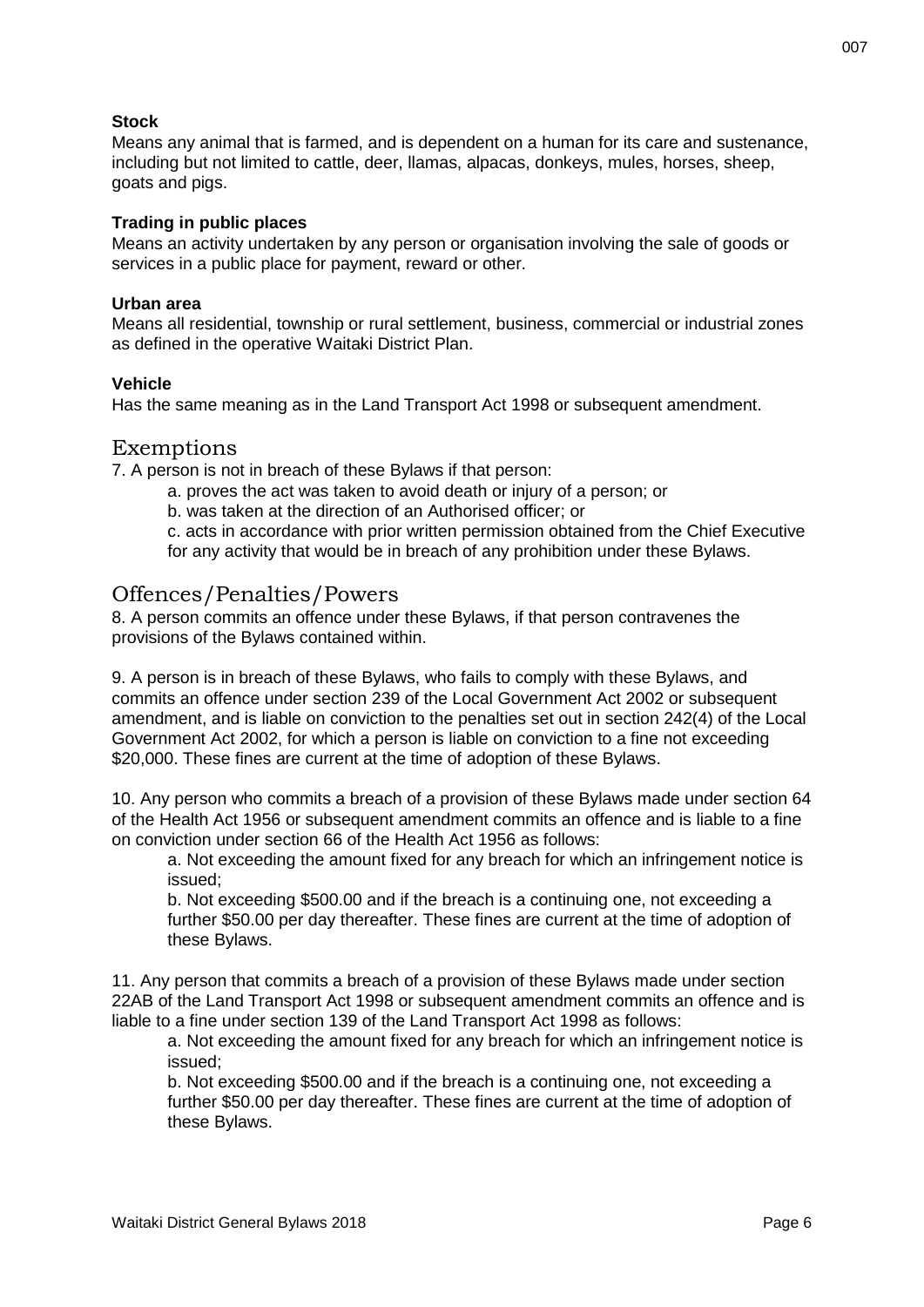12. Any person who commits a breach of a provision of this section of these Bylaws made under section 106 of the Reserves Act 1977 or subsequent amendment commits an offence and is liable to a fine on conviction under section 104 of the Reserves Act 1977 as follows: a. Not exceeding \$5,000.00 and, where the offence is a continuing one, a further fine not exceeding \$500.00 for every day on which the offence continues. These fines are current at the time of adoption of these Bylaws.

13. Council may remove, or cause to remove, from any reserve or public place, any vehicle, structure or object, that is there in breach of these Bylaws. Council may recover all charges in connection with the removal of any vehicle, structure or object from the person who has committed the offence.

14. Council may remove, or cause to be removed any animals, birds or bees, in breach of these Bylaws. Council may recover all charges in connection with the removal of any animals, birds or bees from the person who has committed the offence.

15. Any person acting contrary to these Bylaws may be asked to comply, or leave the public place or reserve by an Authorised Officer. Any person must comply with a request from an Authorised Officer to comply with these Bylaws.

#### <span id="page-7-0"></span>Fees and charges

16. Council may by resolution set fees and charges for the processing of approvals or permits under these Bylaws.

17. Any fee may be refunded, remitted, or waived at the Chief Executive's discretion.

## <span id="page-7-1"></span>**PART 2: PUBLIC PLACES BYLAWS**

<span id="page-7-2"></span>Purpose and Scope

18. The purpose of the Public Places Bylaws is to set the requirements for public places within the Waitaki District to ensure the health and safety of any persons, and to protect the public from nuisance.

19. The Public Places Bylaws are made under the authority of section 145 of the Local Government Act 2002.

#### <span id="page-7-3"></span>Nuisance

20. A person must not act in a manner that causes a nuisance, or interferes with the safety, use, enjoyment or right of any other person's use of the public place.

<span id="page-7-4"></span>Damage

21. A person must not damage, interfere, move, remove, deface or destroy any Council property, vegetation or equipment on any public place.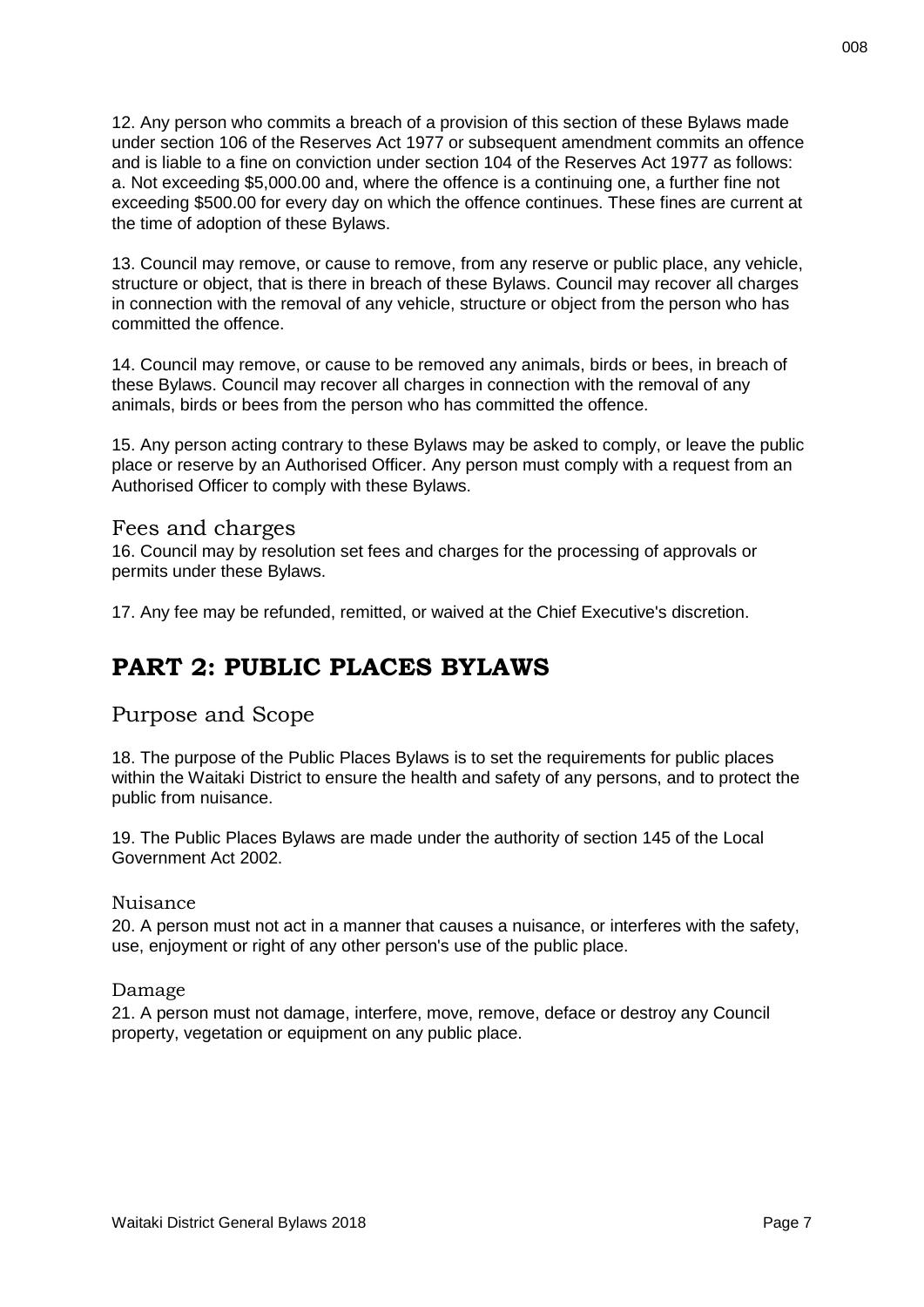#### <span id="page-8-0"></span>Fireworks

22. A person must not set off any fireworks or other explosive devices on any public place without a permit.

#### <span id="page-8-1"></span>Fires

23. A person must not light any fires on any public place without a permit.

#### <span id="page-8-2"></span>Commercial filming

24. A person may not undertake professional filming (for commercial gain) in any public place without a permit.

#### <span id="page-8-3"></span>Busking

25. No person shall perform as a busker in any public place without having first provided their name and contact details to an Authorised officer, and they must comply with Council's relevant guidelines related to busking in public places.

#### <span id="page-8-4"></span>Placement of items in public places

26. Except where permitted by the operative Waitaki District Plan, or by way of a lease, licence, consent or other written permission granted by Council, a person must not, either:

a. construct, use or maintain any awnings, blinds, porticos or similar extension item over any public place; or

b. place any removable items on any public place, such as, but without limitation, sandwich boards or similar, that create an obstruction to users of the public place.

#### <span id="page-8-5"></span>Vegetation encroachment

27. A person must not allow any vegetation to encroach on any public place that may obstruct or interfere with any person's access to that public place.

#### <span id="page-8-6"></span>**Stock**

28. A person must not lead or allow any stock, except horses, to cross any public place without the written approval of the Chief Executive.

#### <span id="page-8-7"></span>Animals in public places

29. The owner of any animal in a public place must at all times ensure that animal does not intimidate or cause a nuisance to any other person and ensure that animal does not damage any property belonging to any other person in a public place.

#### <span id="page-8-8"></span>Fences

30. A person must not construct a barbed wire fence or electric fence within 1 metre of any boundary of public place within an urban area, that could cause injury to any person using the public place.

31. A person must maintain any fence, wall or retaining wall on any boundary of any public place in a manner that is safe and unlikely to cause damage to any structures, or injury to any person.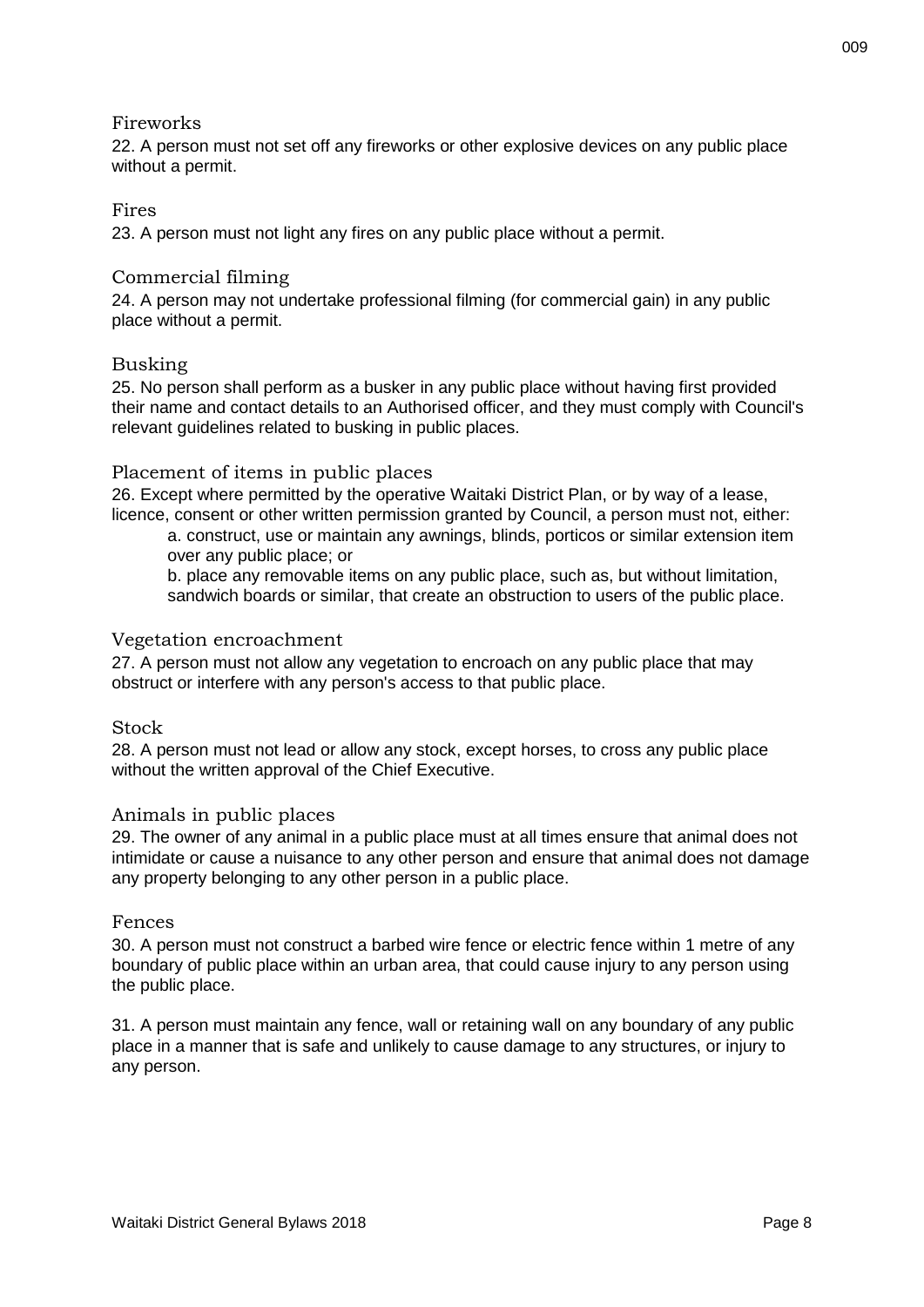#### 32. A person must:

a. keep in good repair any rail, grate, fence or cover, over or about any area or entrance to any cellar, basement or other place opening into or upon any public place; and

b. not keep open any cellar, basement or other place for more than a reasonable time when putting articles into or taking articles out of it, and that person must protect the entrance when open for use to prevent any other person being injured.

## <span id="page-9-0"></span>**PART 3: RESERVES BYLAWS**

### <span id="page-9-1"></span>Purpose and Scope

33. The purpose of the Reserves Bylaws is to set the requirements for reserves within the Waitaki District to ensure the health and safety of any persons, and to protect the public from nuisance.

34. The Reserves Bylaw are made under the authority of sections 106 to 108 of the Reserves Act 1977.

#### <span id="page-9-2"></span>Nuisance

35. A person must not act in a manner that causes a nuisance in a reserve, or interferes with any other person's safety, use or enjoyment of a reserve.

#### <span id="page-9-3"></span>Vehicles

36. A person must not use any vehicle on any reserve that causes damage to the reserve's surface or vegetation.

#### <span id="page-9-4"></span>Vegetation

37. A person must not damage, interfere, move, remove, deface or destroy any Council property, vegetation or equipment on any reserve.

38. A person must not allow any vegetation to encroach on any reserve that may obstruct or interfere with any person's access to any reserve.

#### <span id="page-9-5"></span>Encroachments

39. A person must not erect or leave any vehicle, structure or object on any reserve in any manner which causes a nuisance to other users or interferes with any person's right to use the reserve.

#### <span id="page-9-6"></span>Stock, birds and animals in reserves

40. A person must not ride, lead or allow any stock, bird or other animal (excluding a companion cat) onto any reserve if that person has either not first obtained the relevant written approval from the Chief Executive or a sign authorised by the Council indicates that the stock, bird or animal is allowed.

#### <span id="page-9-7"></span>Conducting business in reserves

41. A person must not conduct business on any reserve in the Waitaki District as an itinerant trader, or as an operator of a mobile shop, without a permit as per the requirement of Bylaws 44 and 45 of these Bylaws.

010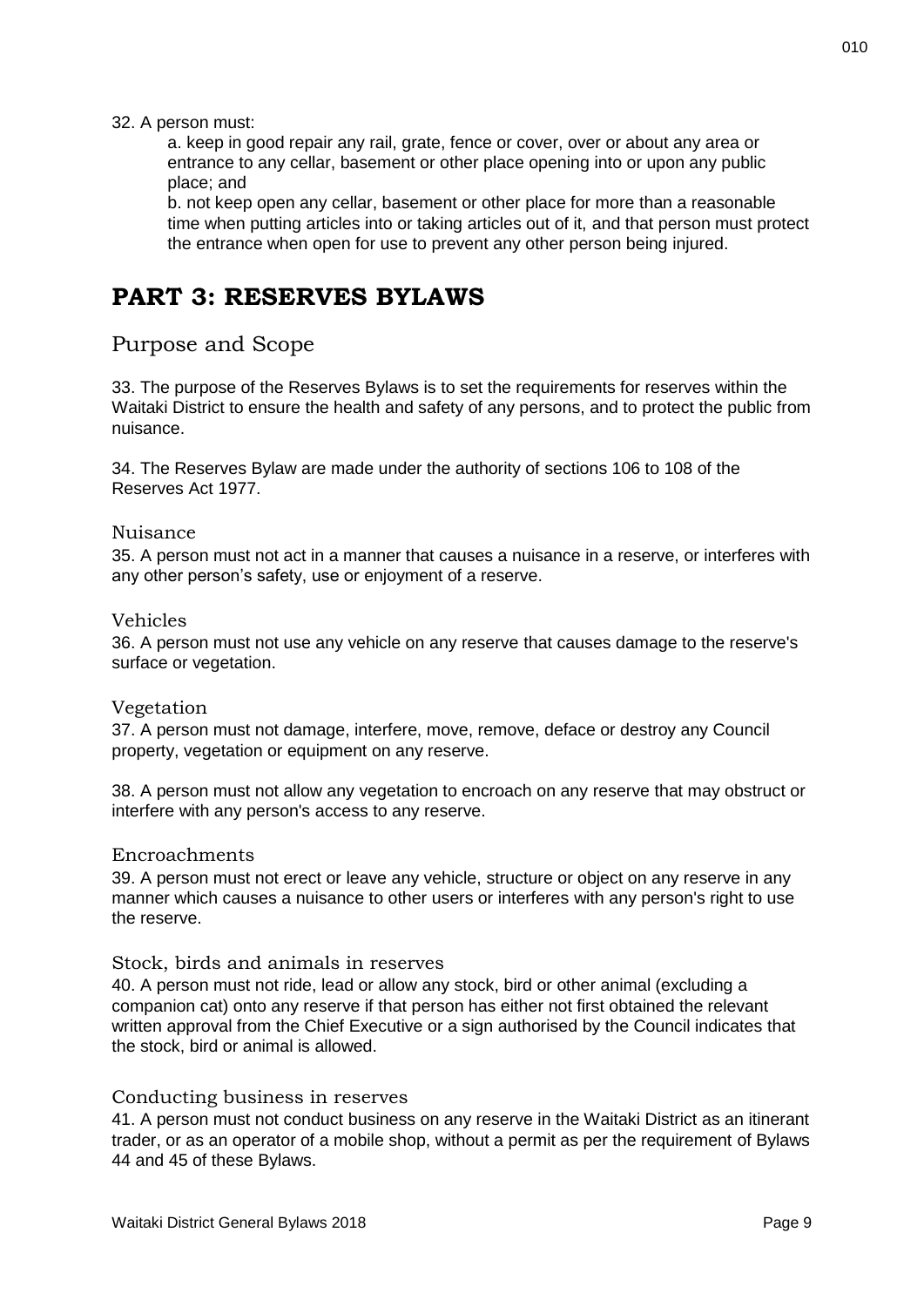# <span id="page-10-0"></span>**PART 4: TRADING IN PUBLIC PLACES BYLAWS**

#### <span id="page-10-1"></span>Purpose and Scope

42. The purpose of the Trading in Public Places Bylaws is to set the requirements for trading in public places within the Waitaki District to ensure the health and safety of any persons, and to protect the public from nuisance.

43. The Trading in Public Places Bylaws are made under the authority of section 146 of the Local Government Act 2002, and section 64 of the Health Act 1956.

### <span id="page-10-2"></span>Itinerant and mobile shop trading

44. A person must not conduct business in the Waitaki District as an itinerant trader, or as an operator of a mobile shop, without a permit, except for an itinerant trader or a mobile shop participating in a Council approved street market or street stall.

#### 45. Council may when issuing a permit:

a. Prohibit itinerant and mobile shop businesses from operating in any specified public place within the District; and/or

b. Limit or restrict the classes or types of goods that these businesses may offer for sale; and/or

c. Limit the hours or days during which such businesses may operate.

#### <span id="page-10-3"></span>Retail displays on footpaths

46. No operator of a business within any urban area shall place, erect, or establish any display on the footpath adjacent to their business without a permit or in conjunction with a Council approved event.

#### <span id="page-10-4"></span>Street furniture on footpaths

47. No operator of a business within any urban area shall place any street furniture on the footpath adjacent to their business without a permit.

#### <span id="page-10-5"></span>Trading in public places permits

48. A person must display and trade in compliance with the terms and conditions of the relevant Council permit to undertake trading in public places.

49. No trading in public places permit issued under these Bylaws is transferrable to another person.

50. Council may cancel, amend or review a trading in public places permit issued under these Bylaws if:

- a. it is to protect the public from unhygienic, unsafe or hazardous practices; or
- b. it is likely to cause a nuisance, obstruction or damage; and/or

c. it is likely to interfere with public works permitted under legislation.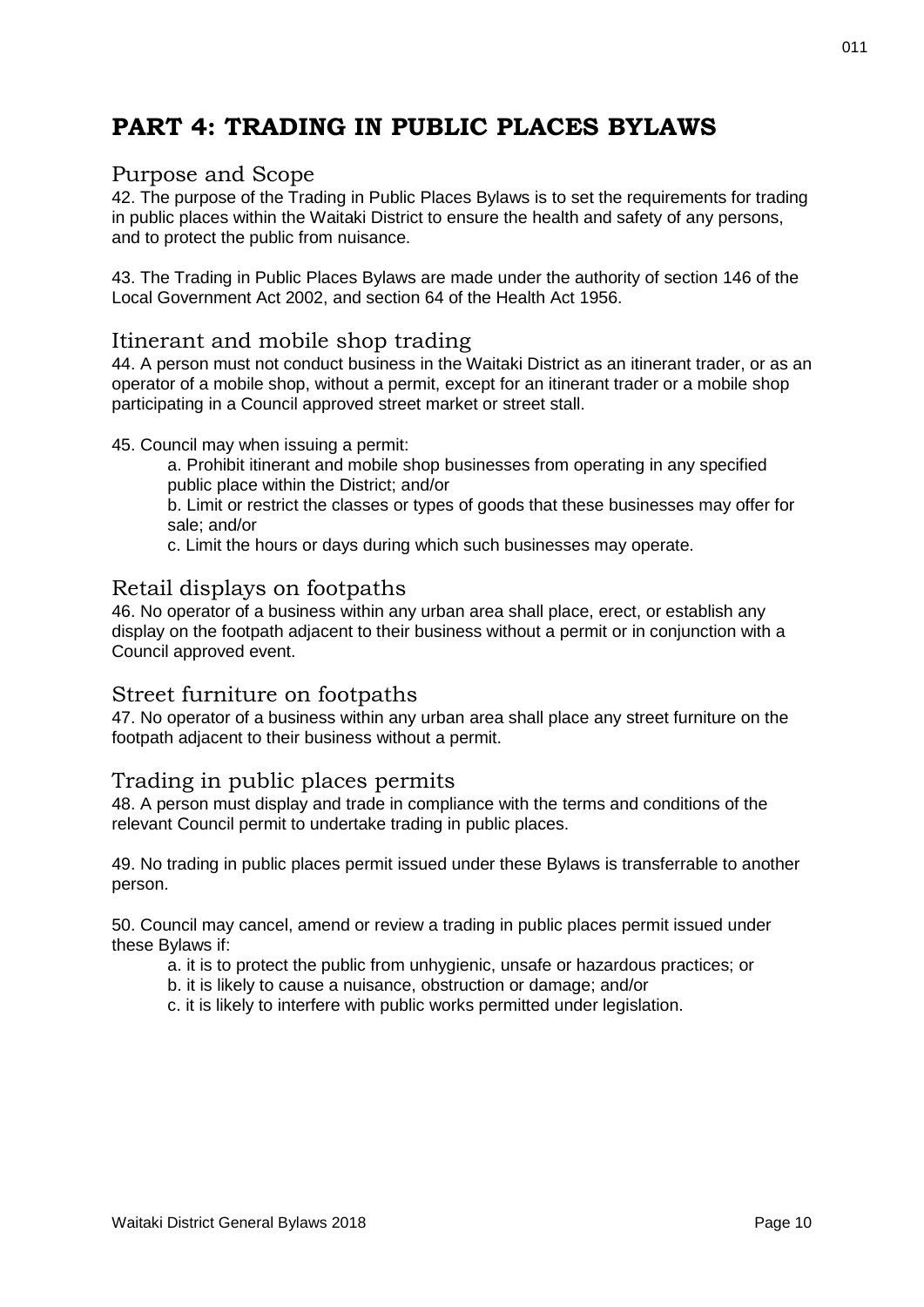# <span id="page-11-0"></span>**PART 5: KEEPING OF ANIMALS, BIRDS AND BEES BYLAWS**

## <span id="page-11-1"></span>Purpose and Scope

51. The purpose of the Keeping of Animals, Birds and Bees Bylaws is to set the requirements for the keeping of animals, birds and and bees within the Waitaki District to ensure the health and safety of any persons, animals, birds and bees, and to protect the public from nuisance.

52. The Keeping of Animals, Birds and Bees Bylaws are made under the authority of section 146 of the Local Government Act 2002, and section 64 of the Health Act 1956.

## <span id="page-11-2"></span>Keeping of animals, birds and bees

53. A person must not keep animals or birds unless they are effectively contained (excluding domestic companion cats) and are housed in well-constructed and adequately maintained facilities and their welfare needs have been met to ensure the health and safety of any persons, and the animals or birds.

54. If, in the opinion of any Authorised Officer, the keeping of animals (including domestic companion cats) or birds on any Rateable Property or Dwelling house is, or is likely to become:

- a. A nuisance; or
- b. Injurous; or
- c. Hazardous

to the health, safety or amenity of any persons or their property, then the Authorised Officer may by written notice require the owner or occupier of the Rateable Property or Dwelling house to do all or some of the following:

- i) Reduce the number of animals or birds kept on the Rateable Property or Dwelling house; and/or
- ii) Take other precautions as may be considered necessary to reduce the effects listed in a. to c. of Bylaw 54.

55. Any person must comply with a written notice issued by an Authorised Officer under the Bylaws above.

#### <span id="page-11-3"></span>Roosters

56. A person must not keep or allow a rooster to be kept on any Rateable Property in an urban area.

57. Bylaw 56 of these Bylaws shall not apply to breeders and/or exhibitors of purebreed poultry who are also members of any club or society affiliated to the New Zealand (SI) Poultry, Pigeon & Cage Bird Associations (Inc) subject to those breeders and/or exhibitors not breaching Bylaw 56 of these Bylaws.

#### <span id="page-11-4"></span>Pigs

58. No person may keep or allow to keep pigs in an urban area.

59. A person must not keep or allow to keep a pig-sty on any Rateable Property that is within 50 metres from any Dwelling house or any other occupied building on an adjoining property or within 30 metres of the boundary of any adjoining property.